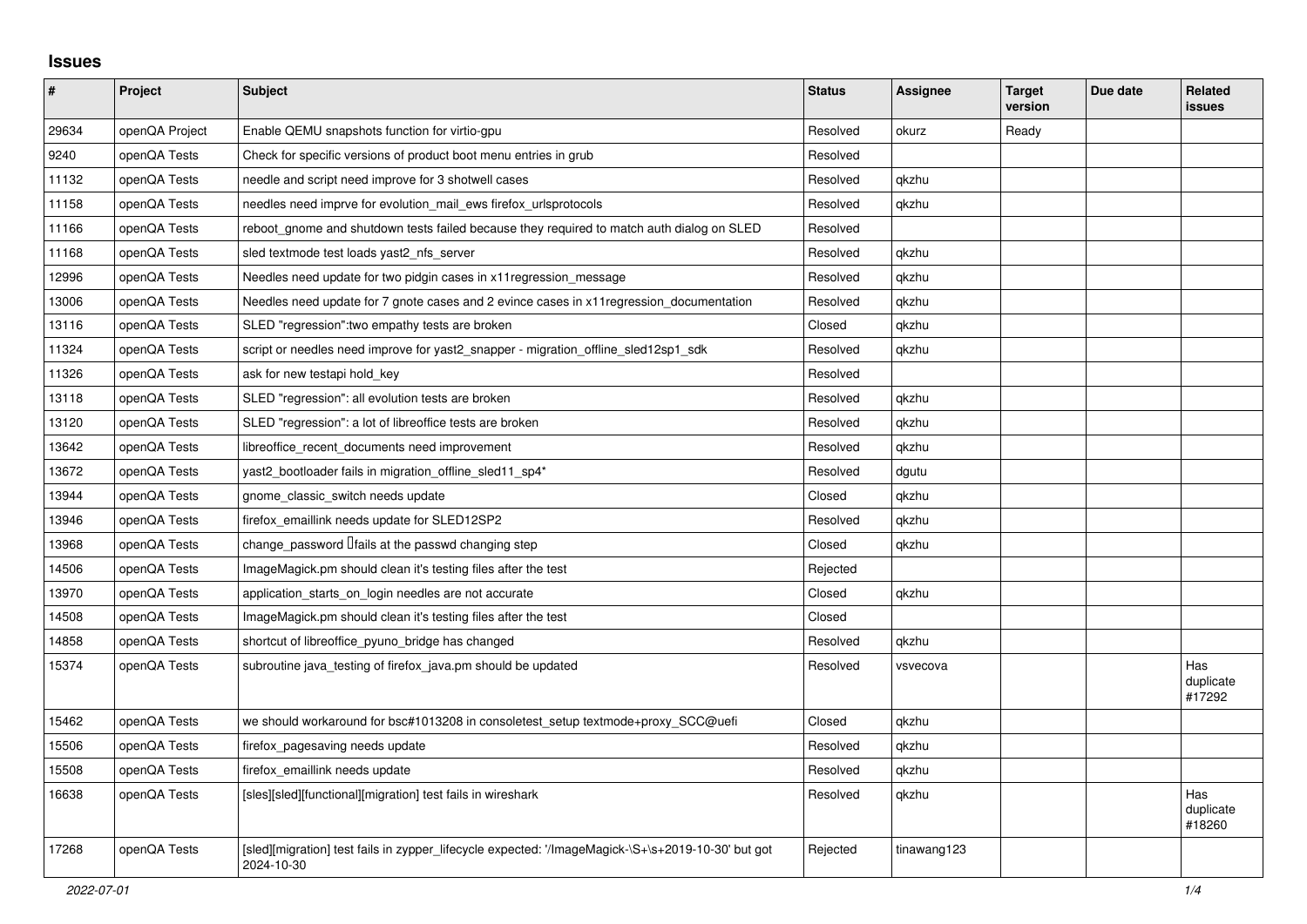| $\vert$ # | Project      | <b>Subject</b>                                                                                                              | <b>Status</b> | Assignee          | <b>Target</b><br>version | Due date | Related<br><b>issues</b>                                                       |
|-----------|--------------|-----------------------------------------------------------------------------------------------------------------------------|---------------|-------------------|--------------------------|----------|--------------------------------------------------------------------------------|
| 17270     | openQA Tests | test fails in sshd, ssh cleanup, sshxterm                                                                                   | Resolved      | okurz             |                          |          |                                                                                |
| 17894     | openQA Tests | Add testsuits for migration offline sled12sp2*                                                                              | Resolved      | qkzhu             |                          |          |                                                                                |
| 18258     | openQA Tests | [sled][x11 regressions]test fails in empathy aim                                                                            | Rejected      |                   |                          |          |                                                                                |
| 18344     | openQA Tests | [sled][functional] test fails in remote vnc controller sled boot to desktop                                                 | Resolved      | <b>RBrownSUSE</b> |                          |          |                                                                                |
| 18410     | openQA Tests | [gam][x11 regressions] Close libreoffice test file timely                                                                   | Resolved      | gkzhu             |                          |          |                                                                                |
| 18626     | openQA Tests | [sled][x11 regressions] test fails in empathy_irc                                                                           | Resolved      | qkzhu             |                          |          |                                                                                |
| 18960     | openQA Tests | [sled]reboot authentication window popup on SLED12+SDK(fullupdate)                                                          | New           |                   |                          |          |                                                                                |
| 19580     | openQA Tests | [sle15sp1][desktop] Add a gdm case to allow user to set a password when they next login                                     | Rejected      | yfjiang           |                          |          |                                                                                |
| 19658     | openQA Tests | [sled][sles][functional][qam] test fails in power action('poweroff')                                                        | Resolved      | michalnowak       |                          |          | Has<br>duplicate<br>#19662,<br><b>Blocks</b><br>#19664,<br>Copied to<br>#19880 |
| 19660     | openQA Tests | [sled] Networkmanager controlled popup is too late in yast2 lan                                                             | Closed        |                   |                          |          |                                                                                |
| 19986     | openQA Tests | [sled] checksum failed when publishing cryptlvm hdd images                                                                  | Rejected      |                   |                          |          | Related to<br>#19824, Is<br>duplicate of<br>#16430                             |
| 23516     | openQA Tests | [sle][tw][x11regressions][desktop] Migrate x11regression cases of SLE to tumbleweed                                         | New           |                   |                          |          |                                                                                |
| 23518     | openQA Tests | [sle][tw][x11regressions] Add testsuit of regression-installation to tumbleweed                                             | Closed        | qkzhu             |                          |          |                                                                                |
| 23780     | openQA Tests | [tw][desktop] Migrate regression-documentation cases of SLE to Tumbleweed                                                   | Resolved      | zgao              |                          |          | Related to<br>#40082                                                           |
| 23840     | openQA Tests | [sle][gam][x11 regressions] gam-regression-documentation can't be started due to a void test flags in<br>gnote first run.pm | Resolved      | qkzhu             |                          |          |                                                                                |
| 25266     | openQA Tests | BUILD WE is missing for we testsuite                                                                                        | Closed        |                   |                          |          |                                                                                |
| 26952     | openQA Tests | [sle15][functional][desktop] Enable Desktop Productivity Module for SLE15                                                   | Resolved      | okurz             |                          |          |                                                                                |
| 27062     | openQA Tests | [sle][functional][sle15][desktop] Add new QEMUVGA types for Wayland testing                                                 | Resolved      | qkzhu             |                          |          | Related to<br>#15496,<br>Related to<br>#21786,<br>Related to<br>#53339         |
| 27166     | openQA Tests | [sle15][desktop] Migrate regression-gnome cases to SLED15                                                                   | Resolved      | qkzhu             |                          |          |                                                                                |
| 27229     | openQA Tests | [sle15][desktop] Migrate regression-other cases to SLED15                                                                   | Resolved      | qkzhu             |                          |          |                                                                                |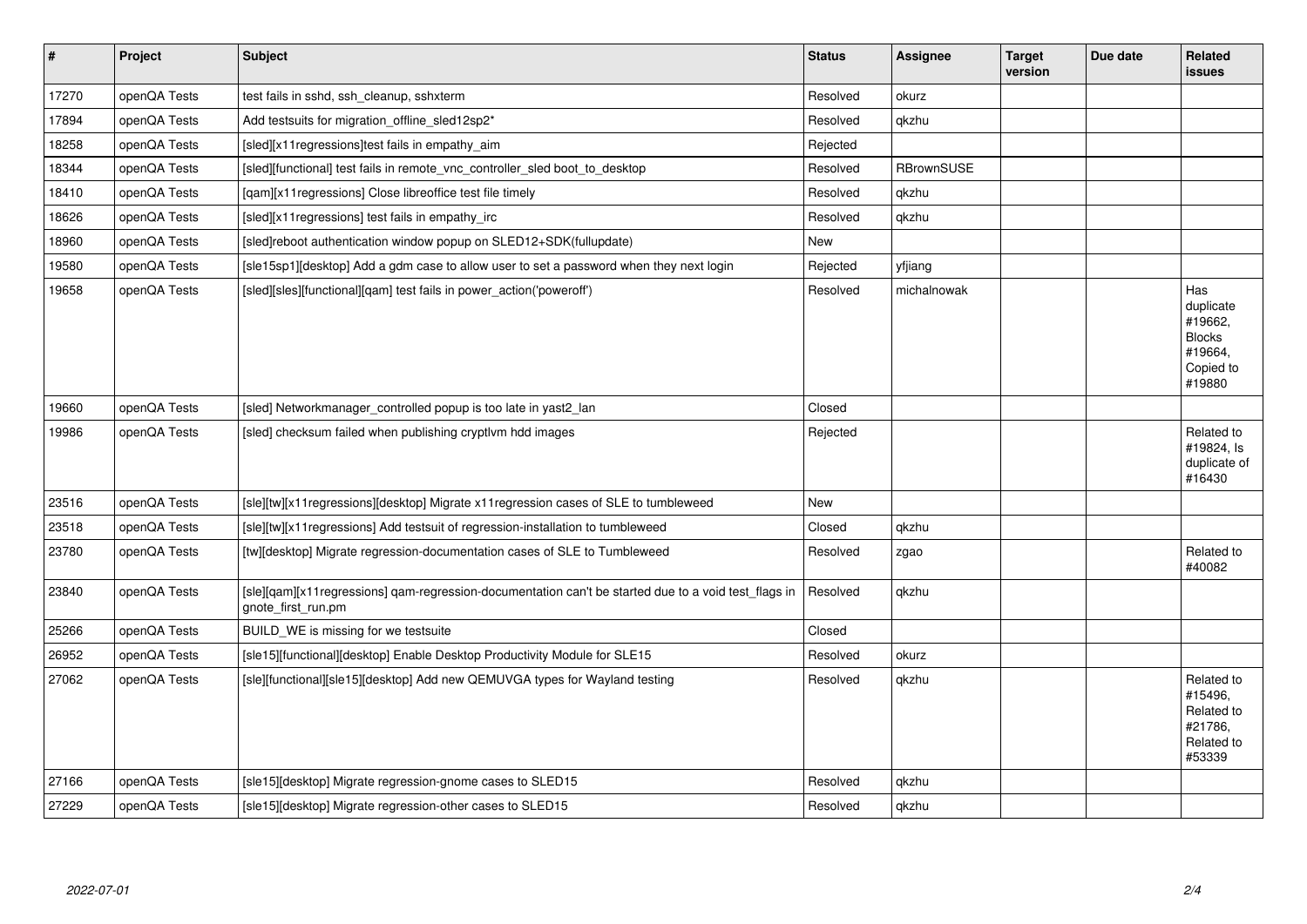| #     | Project      | <b>Subject</b>                                                                                                        | <b>Status</b> | <b>Assignee</b> | <b>Target</b><br>version | Due date | Related<br><b>issues</b>                      |
|-------|--------------|-----------------------------------------------------------------------------------------------------------------------|---------------|-----------------|--------------------------|----------|-----------------------------------------------|
| 27502 | openQA Tests | Upgrade x86_64 workers to QEMU 2.9.* or later for Wayland testing of SLED15                                           | Resolved      | szarate         |                          |          | Related to<br>#21786,<br>Blocked by<br>#25688 |
| 28240 | openQA Tests | [sle15][desktop] workaround: switch SLE-Classic to GNOME Shell before fate#324384 is done                             | Resolved      | qkzhu           |                          |          |                                               |
| 28597 | openQA Tests | [sle15][desktop] A redundant send_key 'ret' in sled15_workarounds                                                     | Resolved      | qkzhu           |                          |          |                                               |
| 28836 | openQA Tests | [sle][functional][desktop] installation fails in scc_registration due to no beta filter checkbox                      | Rejected      |                 |                          |          |                                               |
| 29862 | openQA Tests | Update the test file of tracker_by_command                                                                            | Resolved      | qkzhu           |                          |          |                                               |
| 30156 | openQA Tests | [sle15][desktop]test fails in nautilus permission                                                                     | Resolved      | qkzhu           |                          |          |                                               |
| 30622 | openQA Tests | [sle15][desktop]test fails in change_password and gnome_classic_switch                                                | Resolved      | okurz           |                          |          |                                               |
| 30625 | openQA Tests | [sle15] [desktop] test fails in boot_to_desktop                                                                       | Closed        |                 |                          |          |                                               |
| 30661 | openQA Tests | [sle15][desktop] Migrate regression-firefox cases to SLED15                                                           | Resolved      | qkzhu           |                          |          |                                               |
| 31048 | openQA Tests | [sle15][desktop] test fails in firefox smoke due to performance issue                                                 | Resolved      | qkzhu           |                          |          |                                               |
| 31159 | openQA Tests | [sle15sp1][desktop] Update needles for desktopapps-firefox due to the font change                                     | Resolved      | GraceWang       |                          |          |                                               |
| 31489 | openQA Tests | [sle15sp1][desktop] Migrate regression-remote cases to SLED15                                                         | Resolved      | GraceWang       |                          |          |                                               |
| 32650 | openQA Tests | [sle15][desktop] Update needles for desktopapps-documentation due to the font change                                  | Resolved      | GraceWang       |                          |          | Related to<br>#33439                          |
| 33349 | openQA Tests | [sle15][desktop] split testsuite desktopapps-firefox into two testsuites                                              | Resolved      | qkzhu           |                          |          |                                               |
| 33439 | openQA Tests | [sle15][desktop] test fails in libreoffice_recent_documents                                                           | Resolved      |                 |                          |          | Related to<br>#32650                          |
| 33484 | openQA Tests | [desktop]handle_login should be updated for the scenario of first login                                               | Resolved      | qkzhu           |                          |          |                                               |
| 33493 | openQA Tests | [sle15sp1][desktop] Add RDP remote desktop cases to SLED15                                                            | Resolved      | GraceWang       |                          |          | Related to<br>#9504                           |
| 33694 | openQA Tests | [sle15sp1][desktop] Add tests to check if Wayland is running or not                                                   | New           | zcjia           |                          |          |                                               |
| 34231 | openQA Tests | [sle][functional][desktop] Add a create_hdd_* testsuite for SLES+WE                                                   | Resolved      | qkzhu           |                          |          |                                               |
| 34612 | openQA Tests | [sle15][desktop] Rename all wayland related testsuites                                                                | Resolved      | qkzhu           |                          |          |                                               |
| 34615 | openQA Tests | [sle15][desktop] Migrate all wayland testsuites to SLES+WE by<br>START_AFTER_TEST=create_hdd_gnome+we                 | Resolved      | qkzhu           |                          |          |                                               |
| 34867 | openQA Tests | [sle15sp1][desktop] Migrate login_test, change_password to SLES15+WE                                                  | Resolved      | zcjia           |                          |          |                                               |
| 34870 | openQA Tests | [sle15sp1][desktop] firefox_appearance should be updated due to a new confirmation popup                              | Resolved      | GraceWang       |                          |          |                                               |
| 35197 | openQA Tests | [sle][functional] test fails in scc registration sub register addons                                                  | Resolved      | qkzhu           |                          |          |                                               |
| 36433 | openQA Tests | [sle12sp4][desktop] remote desktop test of SLED12SP4 fails in login                                                   | Resolved      | qkzhu           |                          |          |                                               |
| 36436 | openQA Tests | [sle12sp4][desktop] Drop yast2_nfs_server, http_srv, dns_srv, postgresql_server, shibboleth,<br>apache * in SLED12SP4 | Resolved      | zcjia           |                          |          |                                               |
| 36820 | openQA Tests | [sle12sp4][desktop] test fails in remote-desktop-client1                                                              | Resolved      | GraceWang       |                          |          |                                               |